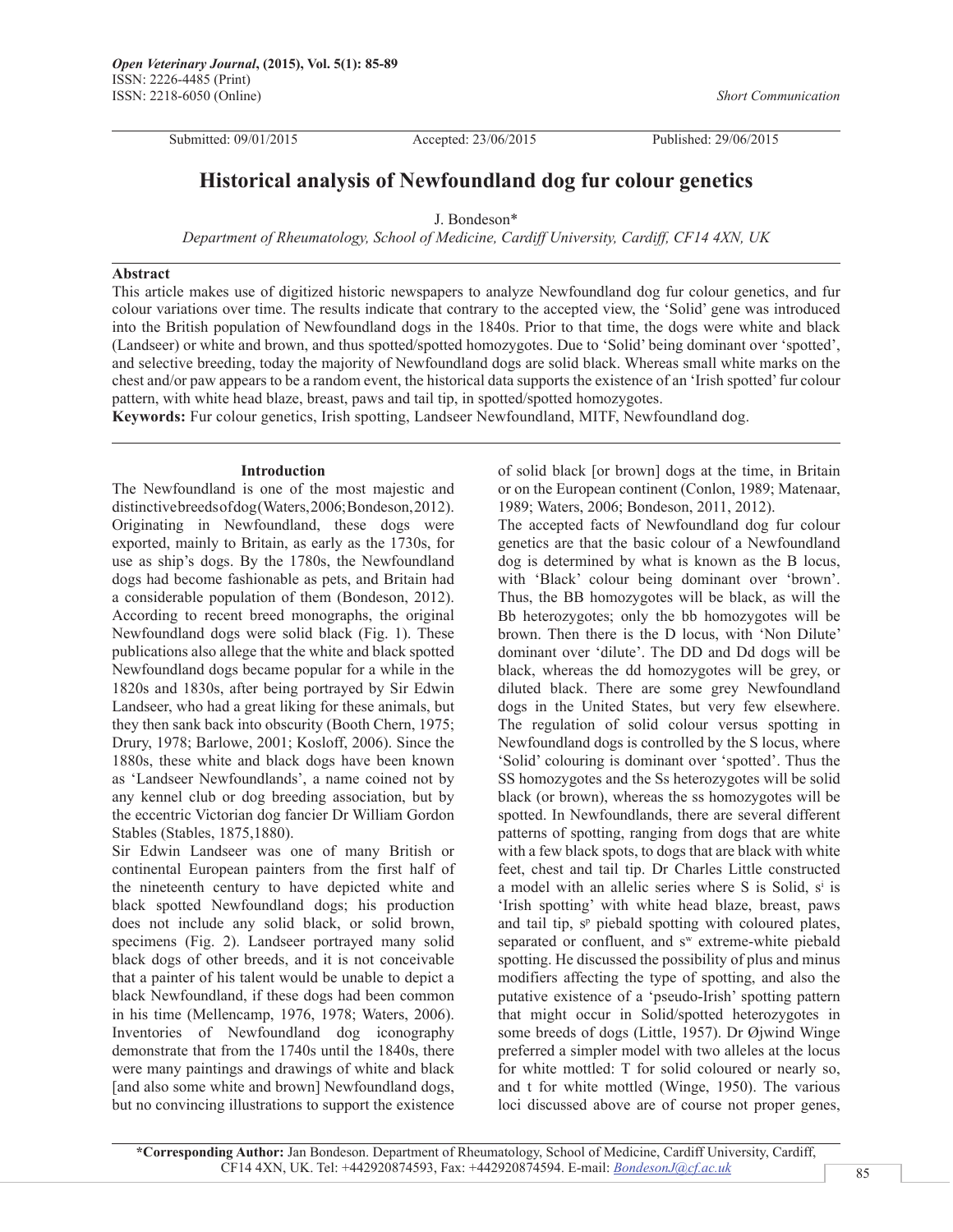

**Fig. 1.** A solid black Newfoundland and a Landseer, from Rawdon Lee's *History and Description of the Modern Dogs of Great Britain and Ireland.*



**Fig. 2.** A print of Landseer's painting of the Newfoundland dog Lion.

resulting from genotyping or genomic sequencing, but rather interpretations of breeding results.

Later, a model of polygenic inheritance was applied to the piebald spotting patterns in Landseer Newfoundland dogs and Holstein-Friesian cattle (Pape, 1990). The Landseers were divided into three classes: the dark dogs with white legs, chest, tail and head blaze (Mantel), the white and black spotted dogs with white legs and tail (Medium), and the nearly all white dogs with a black face-mask and a few black sports on the body (Light). It was postulated that the recessive major spotting gene worked with at least two modifiers, which he termed  $s_2$  and  $s_3$ . Dogs that were  $S_3S_3$  homozygotes, and either  $S_2S_2$  homozygotes or  $S_2S_2$  heterozygotes, were dark (Mantel). Dogs that were  $s_2s_2$  homozygotes, and either s<sub>3</sub>S<sub>3</sub> homozygotes or S<sub>3</sub>S<sub>3</sub> heterozygotes, were nearly all white (Light). All other combinations resulted in the traditional white and black spotted dogs (Medium). This model was tested in large populations of cattle (n=1118), and a much smaller population of dogs (n=110), and proved to work quite well, according to

a combined sum and Fisher test (Pape, 1990), it would have been interesting to see it evaluated in a larger population of dogs.

The same paper also addressed the problem of the inheritance of small white marks in Newfoundland dogs (Pape, 1990). Although most Solid/spotted heterozygotes were solid black or brown, it was presumed that modifier genes might again be playing a part in the 'pseudo-Irish' spotting, as well as in the inheritance of other patterns of small white markings. In Pape's classification system, there were solid-coloured dogs without white marks (Class I), solid-coloured dogs with some white on the chest (Class IIA), dogs with small white marks on the chest and one or more paws (Class IIB), and 'Irish spotted' dogs with white on the head, chest, belly, paws and tail tip (Class III). Again, a model of two modifiers determining these spotting patterns was constructed, and tested using a database of stud book material. This theory worked reasonably well, with the exception that the number of 'Irish spotted' pups was underestimated when dogs from Class I were mated either with each other, or with dogs from Class II. When dogs from Class I were mated together, the expected values of Class I, II and III pups were 1740, 250 and 9, respectively; the observed values were 1765, 234 and 0, respectively, quite possibly indicating that solid-coloured dogs do not have 'Irish spotted' pups. In matings with dogs from Class I with dogs from Class II, the expected values of Class I, II and III pups were 641, 293 and 16, respectively; the observed values were 627, 320 and 3, respectively. Again the underestimation of the number of 'Irish spotted' pups casts some doubt on the validity of this inheritance model.

In 2007, the gene 'Microphtalmia associated transcription factor' (MITF) was recognized as causing one or more spotting patterns in dogs, including Landseer Newfoundlands. The insertion of a short interspersed nucleotide element (SINE) in the MITF start codon was linked with random spotting in many dog breeds (Karlsson *et al*., 2007). A later population study indicated that dogs homozygous for the SINE had white markings comparative to those in Pape's three classes of Landseer Newfoundlands. In most breeds, dogs heterozygous to the SINE insertion were either solid coloured or had minimal white markings, but in certain breeds, the dogs had the 'pseudo-Irish' pattern discussed by Little (Schmutz *et al*., 2009).

### **Results and Discussion**

To investigate the historical variation of Newfoundland dog fur colour, the 'Times Digital Archive' (Gale Databases) database of the advertisements for lost or stolen dogs in the *Times* newspaper was used. For these advertisements to be useful, they needed to contain a good description of the animal in question, thus helping to eliminate the potential bias due to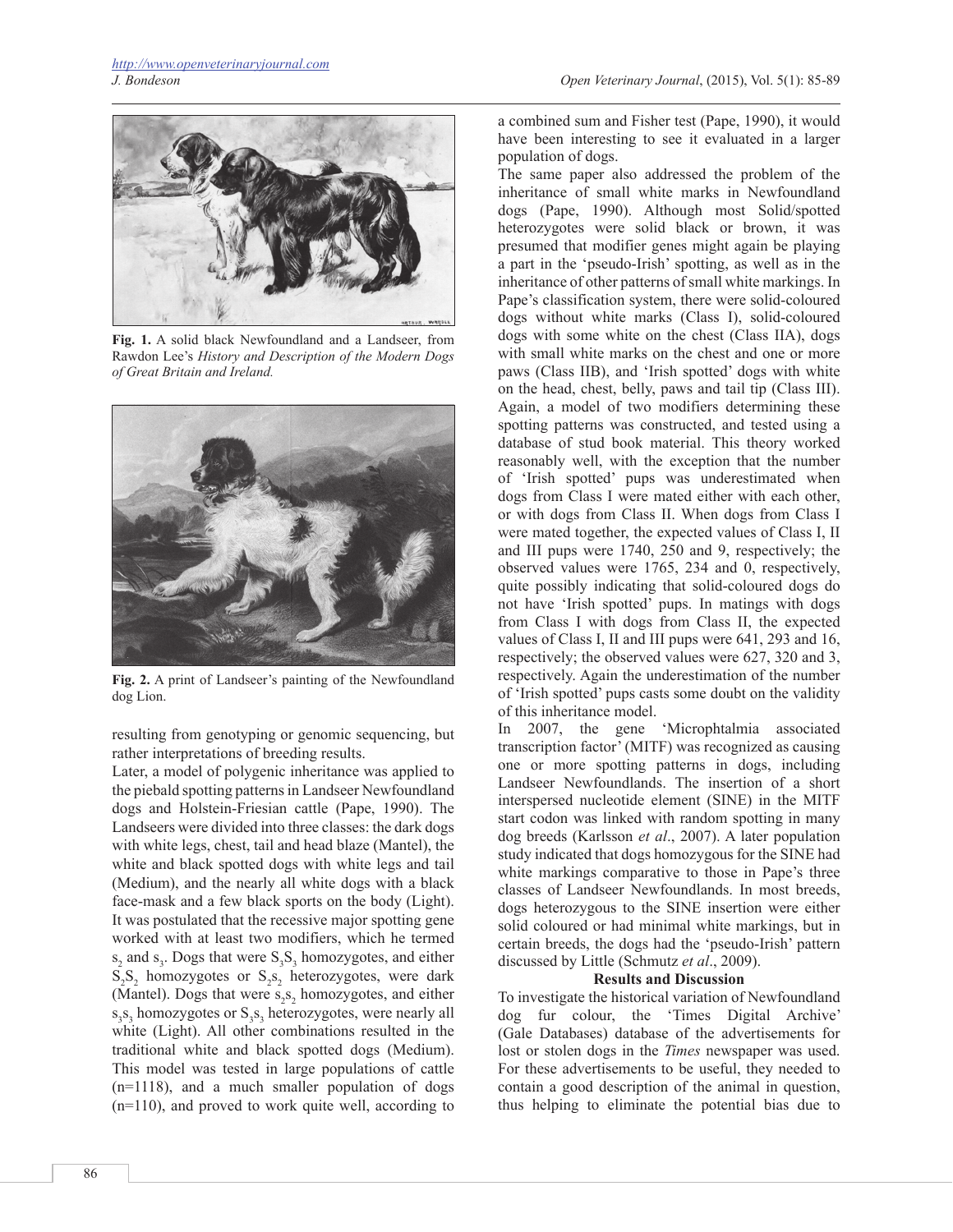carelessness or journalistic license. Many of the descriptions of the dogs are sufficiently detailed, such as this one from 1785:

"LOST on Saturday last, May 28<sup>th</sup>, a large Black Newfoundland Dog, has White Feet, a little White in the Forehead, the end of his Tail White, answers to the Name of Lyon".

Advertisements that did not describe the fur colour of the dogs in question, or that concerned mongrels were excluded, resulting in a total of 134 advertisements to recover lost or stolen Newfoundland dogs from 1785 until 1890. Further excluding a grey Newfoundland advertised for in 1814, and a white and yellow 'Newfoundland' dog advertised for in 1839, the remaining 132 dogs belonged to the fur colour patterns that are recognized today (Table 1). Prior to the year 1840, there was not a single advertisement describing a solid black (or brown) Newfoundland, but 15 dogs that were obvious white and black (or brown) spotted. Most of these Landseers belonged to the 'Medium' and 'Light' subgroups. Between 1840 and 1850, solid black dogs begin appearing in the *Times* advertisements, and in the time period 1850-1859, they were nearly as frequently described as the other fur colour variations. In the time period 1860-1890, solid black dogs were in the majority. Thus it appears as if solid black Newfoundland dogs were very scarce in Britain prior to 1840, before ultimately becoming the most common fur colour variant.

Using Pape's classification system (Pape, 1990), it was clear that the 'III' pattern of fur colour was represented in many early (pre-1840) dogs. The 'IIA' and 'IIB' dogs were all post-1850, however, and thus appeared after the 'Solid' gene had been introduced. This supports the hypothesis that small white marks on the chest and paws are a random event rather than the result of a specific allele. During embryogenesis, the melanocytes, the cells producing pigment, migrate down from the spinal column. But not all the dogs complete this process by birth or thereafter, and this incomplete migration results in a white toe or a white spot on the chest in

Table 1. Fur colour variation in Newfoundland dogs over time, from the 'Times Digital Archive' database, 1785-1890.

| Time      | Landseer       |                               |                               |               |                               |    | White/ IIA IIB III Black Brown |
|-----------|----------------|-------------------------------|-------------------------------|---------------|-------------------------------|----|--------------------------------|
| period    |                | Brown                         |                               |               |                               |    |                                |
| 1785-1799 | 1              |                               | 0                             | $\Omega$      |                               | 0  |                                |
| 1800-1819 | $\mathfrak{D}$ | 1                             | $\Omega$                      | $\theta$      | $\mathfrak{D}_{\mathfrak{p}}$ | 0  | 0                              |
| 1820-1839 | 8              | $\mathfrak{D}_{\mathfrak{p}}$ | $\Omega$                      | $\theta$      | 5                             | 0  | 0                              |
| 1840-1849 | 9              | 1                             | $\Omega$                      | $\Omega$      | 6                             | 4  |                                |
| 1850-1859 | 10             | 1                             | 4                             | $\mathcal{E}$ | 4                             | 17 |                                |
| 1860-1869 | 6              | 0                             | 5                             | 2             | 5                             | 20 |                                |
| 1870-1890 |                | 0                             | $\mathfrak{D}_{\mathfrak{p}}$ | $\Omega$      | $\Omega$                      | 6  | 0                              |

an otherwise solid-coloured animal (the'IIB' and 'IIA' classes, respectively). Table 1 provides no support for the existence of a 'pseudo-Irish' spotting phenomenon in Newfoundland dogs, but instead supports Little's original hypothesis of an 'Irish spotting' allele. Since 8 Newfoundland dogs with the 'III' fur colour pattern were described in the time period 1785-1839 (Table 1), before the 'Solid' gene had been introduced, this would indicate that the 'III' for colour pattern occurs in spotted/spotted homozygotes. The role of modifiers in regulating this fur colour pattern remains unclear.

It was also possible to use a second online newspaper database, the 'Nineteenth Century British Library Newspapers' (Gale Databases). This database covers a large number of historic London and provincial UK papers, although it was a concern that the descriptions of the dogs (for sale, for auction, and lost or found) were often much less detailed than those in the Times Digital Archive. Since advertisement quality seemed to decline over time, it was not possible to continue past 1839. It should be noted that where the dogs have been pointed out to be solid black, rather than just 'black', they have been put in a special 'solid black' category. Out of a total of 149 advertisements in the British Library database, there were two solid white dogs and one red and white dog; the remainder fitted into the presentday classification system (Table 2). The tallied results were much the same as for the Times Digital Archive, although the British Library database indicates that there were a few solid black dogs in Britain prior to 1840. This discrepancy in solid black dog may be a result of a lack of cynological sophistication in the provincial newspapers of the time. Not only was the definition of a Newfoundland dog somewhat vague in Georgian times, but a brief advertisement such as 'For sale by auction, a black Newfoundland dog' does not rule out that the animal had some white markings. Still, a few of the advertisements for solid black 'Newfoundlands' appear bona fide, perhaps indicating that although the larger, white and black or white and brown spotted Newfoundland dogs were preferred by the dog fanciers, a few of the smaller, solid-coloured, retriever-like black dogs were imported from Newfoundland at the time. However, these dogs would not appear to have been interbred with the spotted Newfoundland dogs to any extent prior to the 1840s, when solid black dogs became fashionable.

In late Victorian times, there was much interest in dogs and their doings: kennel clubs were founded, breed standards established, and large dog shows held. The late Victorian dog fancy sometimes rewrote the history of their favourite breeds: for example, the original purpose of the Bulldog as a bull-baiting dog was conveniently 'forgotten', and emphasis was instead put on its pure and ancient English stock, and its friendly and affectionate nature (Ritvo, 1986).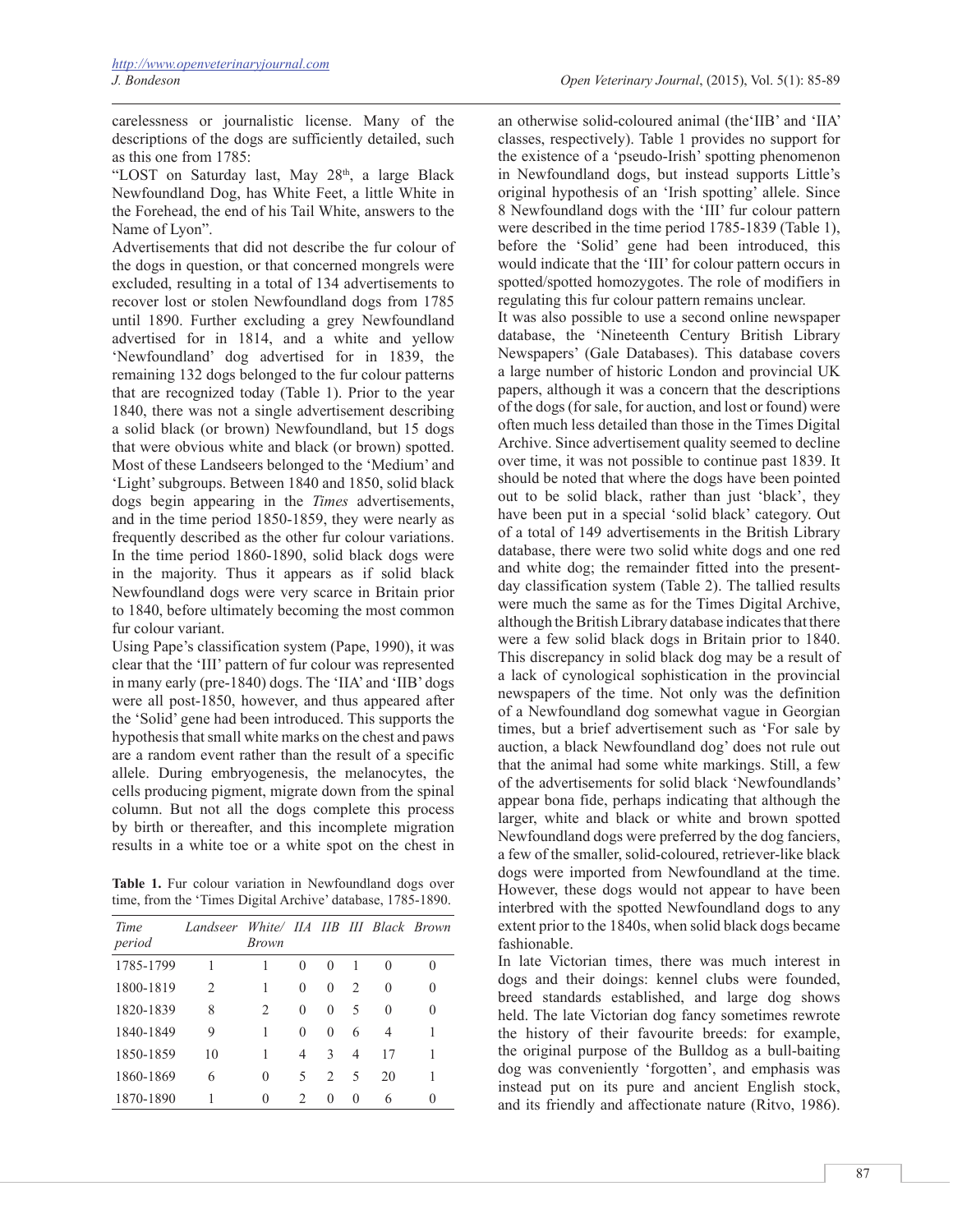| Time period | Landseer | White/Brown | <b>IIA</b> | IIB          | Ш        | Solid Black | Black | <i>Brown</i> |
|-------------|----------|-------------|------------|--------------|----------|-------------|-------|--------------|
| 1760-1769   |          |             | $\Omega$   | $\theta$     | $\theta$ |             |       | $\theta$     |
| 1770-1779   | 20       |             |            | 0            | Q        |             |       | $\Omega$     |
| 1780-1789   | 10       |             |            | $\theta$     |          |             |       |              |
| 1790-1799   | 12       |             |            | $\theta$     |          |             |       |              |
| 1800-1809   | 14       |             | $\theta$   |              |          |             |       |              |
| 1810-1819   | 12       |             | $_{0}$     |              | 4        |             |       |              |
| 1820-1829   | 14       |             | $^{()}$    | $\mathbf{0}$ |          |             |       |              |
| 1830-1839   | 16       |             |            |              |          |             |       |              |

**Table 2.** Fur colour variation in Newfoundland dogs over time, from the 'Nineteenth Century British Library Newspapers' database, 1760-1839.

A prime mover in the late Victorian Newfoundland dog fancy was Dr William Gordon Stables, a former naval surgeon who had left medical practice and established himself as a writer of juvenile fiction (Fig. 3). He wrote at least a hundred novels, as well as countless articles for the *Boy's Own Paper* and other periodicals (Graham, 2006; Bondeson, 2012). He also wrote a number of books on animals, including *Our Friend the Dog* that went through a number of editions. Although having no academic education in the fields of zoology and veterinary medicine, and possessing only an outdated medical degree, Dr Stables fancied himself as an expert on all canine matters. He considered the Newfoundland to be the most sagacious of all dog breeds, and himself kept a number of these dogs over the years; an irresponsible dog owner, he was fond of watching dog fights involving his own animals, and on occasion even set his dogs on human beings. For some reason or other, possibly that his own favourite Newfoundland champion 'Theodore Nero' had been solid black, Dr Stables made up his mind that the solid black variety was the original breed of the Newfoundland dog. The white and black spotted dogs had briefly been fashionable in the time of Sir Edwin Landseer, who liked to paint them, but now they were again in a decline (Fig. 4). When interviewed in 1875, Dr Stables said that the white and black Newfoundland dog should be called the Landseer, since they had so often been included in his paintings (Stables, 1875). In an 1880 article, Dr Stables proclaimed that "The black-and-white breed is now generally called the 'Landseer Newfoundland', a name the writer originated a few years ago" (Stables, 1880). The denomination 'Landseer Newfoundland' thus does not originate with any dog breeding association, or knowledgeable expert on dogs, but with a Victorian eccentric who wrote silly children's books, and who liked to scatter German marching bands with his mischievous Newfoundland dog. The views of Dr Stables on Newfoundland fur colour were also widely regurgitated at the time, and are still quoted with approval today.



**Fig. 3.** Dr William Gordon Stables, from the *Penny Illustrated Paper*, March 19, 1892.



**Fig. 4.** An 1865 print of Landseer's 'The Connoisseurs': a self-portrait with two of his dogs.

The best way of studying dog colour genetics is by way of recording breeding histories, but prior to the late Victorian dog fancy, there was very little interest in recording the breeding of dogs. Thus the historical